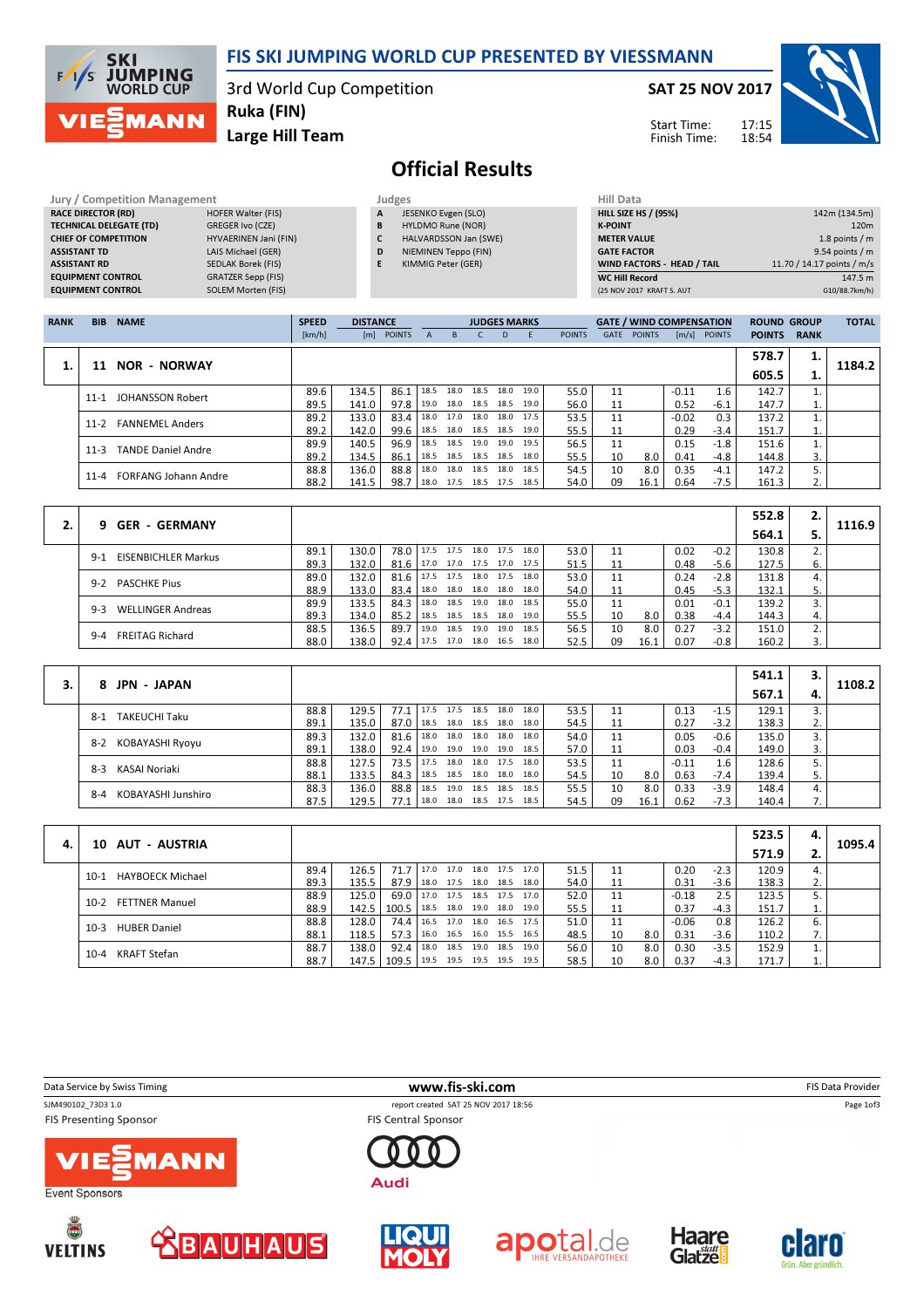

3rd World Cup Competition

SAT 25 NOV 2017

Start Time: Finish Time:



Large Hill Team Ruka (FIN)

**SKI<br>F/I/S JUMPING**<br>WORLD CUP

MANN

## Official Results

|       |                     |        |       | <b>DISTANCE</b> |                          |      | <b>JUDGES MARKS</b>      |    |                     |               |      | <b>GATE / WIND COMPENSATION</b> |         |                | <b>ROUND GROUP</b> |             | <b>TOTAL</b> |
|-------|---------------------|--------|-------|-----------------|--------------------------|------|--------------------------|----|---------------------|---------------|------|---------------------------------|---------|----------------|--------------------|-------------|--------------|
|       |                     | [km/h] |       | [m] POINTS      | $\mathsf{A}$             | B.   |                          | D. | -F                  | <b>POINTS</b> | GATE | <b>POINTS</b>                   |         | $[m/s]$ POINTS | <b>POINTS</b>      | <b>RANK</b> |              |
|       |                     |        |       |                 |                          |      |                          |    |                     |               |      |                                 |         |                |                    |             |              |
|       |                     |        |       |                 |                          |      |                          |    |                     |               |      |                                 |         |                | 482.8              | 5.          |              |
| 5.    | SLO - SLOVENIA      |        |       |                 |                          |      |                          |    |                     |               |      |                                 |         |                | 526.4              | 6.          | 1009.2       |
| $7-1$ | <b>SEMENIC Anze</b> | 89.1   | 118.0 | 56.4            | 16.5                     |      |                          |    | 16.0 17.0 16.0 16.5 | 49.0          | 11   |                                 | $-0.25$ | 3.5            | 108.9              | 6.          |              |
|       |                     | 89.0   | 120.5 | 60.9            |                          |      | 17.0 17.0 17.5 16.5 17.0 |    |                     | 51.0          | 11   |                                 | $-0.06$ | 0.8            | 112.7              | 7.          |              |
| $7-2$ | <b>LANISEK Anze</b> | 88.7   | 111.0 | 43.8            | 16.0                     |      | 16.0 16.0 15.0           |    | 16.0                | 48.0          | 11   |                                 | 0.05    | -0.6           | 91.2               | 7.          |              |
|       |                     | 88.7   | 125.0 | 69.0            | 17.5 17.5 17.5 17.0 17.0 |      |                          |    |                     | 52.0          | 11   |                                 | 0.22    | $-2.6$         | 118.4              | 6.          |              |
| $7-3$ |                     | 89.1   | 132.0 | 81.6            |                          |      | 17.5 17.0 17.5 17.5 17.5 |    |                     | 52.5          | 11   |                                 | 0.16    | $-1.9$         | 132.2              | 4.          |              |
|       | DAMJAN Jernei       | 88.4   | 139.0 | 94.2            | 18.0 17.5 18.0 17.5 17.5 |      |                          |    |                     | 53.0          | 10   | 8.0                             | 0.34    | -4.0           | 151.2              | 1.          |              |
| 7-4   | <b>PREVC Peter</b>  | 88.3   | 135.5 | 87.9            | 18.5                     | 19.0 | 19.0 18.5                |    | 19.0                | 56.5          | 10   | 8.0                             | 0.16    | $-1.9$         | 150.5              | 3.          |              |
|       |                     | 88.4   | 133.0 | 83.4            | 18.5 18.5 18.5 18.0 18.5 |      |                          |    |                     | 55.5          | 10   | 8.0                             | 0.24    | $-2.8$         | 144.1              | 6.          |              |

| 6. | 12 POL - POLAND           |      |            |      |                          |      |                |           |      |      |    |     |      |        | 414.2 | 7. | 985.5 |
|----|---------------------------|------|------------|------|--------------------------|------|----------------|-----------|------|------|----|-----|------|--------|-------|----|-------|
|    |                           |      |            |      |                          |      |                |           |      |      |    |     |      |        | 571.3 | 3. |       |
|    | 12-1 ZYLA Piotr           |      | <b>DSQ</b> |      | SCE 4                    |      |                |           |      |      |    |     |      |        | 0.0   |    |       |
|    |                           | 88.6 | 132.0      | 81.6 | 18.0                     | 17.5 | 18.0           | 18.0      | 18.0 | 54.0 | 11 |     | 0.42 | $-4.9$ | 130.7 |    |       |
|    | KUBACKI Dawid<br>$12 - 2$ | 89.6 | 133.5      | 84.3 | 18.5 19.0                |      | 18.5 18.5      |           | 19.0 | 56.0 |    |     | 0.27 | $-3.2$ | 137.1 |    |       |
|    |                           | 89.8 | 137.0      | 90.6 | 18.5 18.5                |      | 18.5 18.5      |           | 18.0 | 55.5 |    |     | 0.22 | $-2.6$ | 143.5 | 4. |       |
|    | KOT Maciej<br>$12 - 3$    | 89.3 | 135.5      | 87.9 | 18.0                     | 18.0 | 18.5           | 18.0 18.5 |      | 54.5 |    |     | 0.00 | 0.0    | 142.4 |    |       |
|    |                           | 88.6 | 136.0      | 88.8 | $18.5$ 18.5              |      | 18.5 18.0 18.5 |           |      | 55.5 | 10 | 8.0 | 0.44 | $-5.1$ | 147.2 | ۷. |       |
|    | 12-4 STOCH Kamil          | 88.4 | 129.0      | 76.2 | 18.0                     | 18.0 | 19.0           | 18.0 17.5 |      | 54.0 | 10 | 8.0 | 0.30 | $-3.5$ | 134.7 |    |       |
|    |                           | 88.2 | 138.0      | 92.4 | 18.0 17.5 17.5 17.0 18.0 |      |                |           |      | 53.0 | 10 | 8.0 | 0.30 | $-3.5$ | 149.9 | 4. |       |

| 6 SUI - SWITZERLAND                |      |       |             |                                 |      |                |      |      |    |     |         |        | 463.5 | 6. | 966.6 |
|------------------------------------|------|-------|-------------|---------------------------------|------|----------------|------|------|----|-----|---------|--------|-------|----|-------|
|                                    |      |       |             |                                 |      |                |      |      |    |     |         |        | 503.1 |    |       |
| <b>DESCHWANDEN Gregor</b><br>$6-1$ | 89.0 | 127.0 | $72.6$ 17.0 |                                 |      | 17.0 17.5 17.0 | 17.5 | 51.5 | 11 |     | 0.32    | $-3.7$ | 120.4 |    |       |
|                                    | 89.1 | 130.5 |             | 78.9   18.0 17.5 17.5 17.5 17.5 |      |                |      | 52.5 | 11 |     | 0.02    | $-0.2$ | 131.2 | 4. |       |
| <b>SCHULER Andreas</b><br>6-2      | 88.9 | 114.5 | 50.1        | 17.0                            | 17.0 | 16.5 16.5      | 16.5 | 50.0 | 11 |     | 0.02    | $-0.2$ | 99.9  | 6. |       |
|                                    | 88.8 | 125.0 |             | 69.0 17.5 17.5 17.0 17.5 17.0   |      |                |      | 52.0 | 11 |     | 0.23    | $-2.7$ | 118.3 | 7. |       |
| PEIER Killian<br>$6 - 3$           | 89.0 | 117.5 |             | 55.5   16.5 17.0 17.5 16.5      |      |                | 17.0 | 50.5 | 11 |     | $-0.05$ | 0.7    | 106.7 | 8. |       |
|                                    | 88.8 | 116.0 |             | 52.8   16.5 16.5 17.5 16.0      |      |                | 16.5 | 49.5 | 10 | 8.0 | 0.48    | $-5.6$ | 104.7 | 8. |       |
| <b>AMMANN Simon</b><br>$6 - 4$     | 88.4 | 130.0 | 78.0   17.5 |                                 | 17.0 | 18.0 16.0      | 17.5 | 52.0 | 10 | 8.0 | 0.13    | $-1.5$ | 136.5 | 6. |       |
|                                    | 88.4 | 139.0 | $94.2$ 17.5 |                                 |      | 17.0 17.5 16.5 | 17.5 | 52.0 | 10 | 8.0 | 0.45    | $-5.3$ | 148.9 | 5. |       |

|    |                                  |      |       |                   |      |      |           |                     |      |      |    |     |         |        | 406.7 | 8. |       |
|----|----------------------------------|------|-------|-------------------|------|------|-----------|---------------------|------|------|----|-----|---------|--------|-------|----|-------|
| 8. | 5 RUS - RUSSIAN FEDERATION       |      |       |                   |      |      |           |                     |      |      |    |     |         |        | 456.6 | 8. | 863.3 |
|    | NAZAROV Mikhail<br>$5-1$         | 88.8 | 116.5 | 53.7 <sup>1</sup> | 16.5 | 17.0 |           | 17.0 16.5           | 16.5 | 50.0 | 11 |     | 0.07    | $-0.8$ | 102.9 |    |       |
|    |                                  | 89.0 | 116.5 | 53.7              | 16.0 |      |           | 16.5 16.0 15.0      | 16.5 | 48.5 | 11 |     | 0.12    | $-1.4$ | 100.8 | 8. |       |
|    | 5-2 TROFIMOV Roman Sergeevich    | 88.8 | 102.0 | 27.6              | 16.0 | 16.0 | 16.0 15.5 |                     | 16.0 | 48.0 | 11 |     | 0.05    | $-0.6$ | 75.0  | 8. |       |
|    |                                  | 88.8 | 117.5 | 55.5              | 16.5 |      |           | 16.5 17.0 16.5      | 17.0 | 50.0 | 11 |     | 0.39    | $-4.6$ | 100.9 | 8. |       |
|    |                                  | 88.8 | 117.5 | 55.5              | 16.5 | 17.5 |           | 17.5 17.0           | 16.5 | 51.0 | 11 |     | $-0.12$ |        | 108.2 |    |       |
|    | <b>KLIMOV Evgeniy</b><br>$5-3$   | 88.3 | 123.5 | 66.3 l            | 17.0 |      |           | 17.5 17.0 17.0      | 17.0 | 51.0 | 10 | 8.0 | 0.39    | $-4.6$ | 120.7 | 6. |       |
|    | <b>KORNILOV Denis</b><br>$5 - 4$ | 88.6 | 121.5 | 62.7              | 16.5 | 16.5 |           | 16.5 16.0           | 16.5 | 49.5 | 10 | 8.0 | $-0.03$ | 0.4    | 120.6 | 9. |       |
|    |                                  | 88.5 | 132.0 | 81.6              | 17.5 |      |           | 17.5 17.0 16.5 17.0 |      | 51.5 | 10 | 8.0 | 0.59    | $-6.9$ | 134.2 |    |       |

### not qualified for 2nd round

| . - ITALY<br>ITA.              |      |       |      |      |      |      |           |                     |      |            |     |         |      | 368.3 |         | 368.3 |
|--------------------------------|------|-------|------|------|------|------|-----------|---------------------|------|------------|-----|---------|------|-------|---------|-------|
| BRESADOLA Davide<br>2-1        | 89.3 | 112.5 | 46.5 | 16.0 |      |      |           | 16.5 16.5 16.5 16.5 | 49.5 | <b>. .</b> |     | 0.15    | -1.8 | 94.2  |         |       |
| DI LENARDO Zeno<br>$2 - 2$     | 88.8 | 86.0  |      | 15.5 | 15.5 |      | 15.5 14.5 | 15.5                | 46.5 | <b>. .</b> |     | $-0.62$ | 8.8  | 54.1  | <b></b> |       |
| $2 - 3$<br><b>INSAM Alex</b>   | 89.2 | 115.0 | 510  | 16.0 | 16.5 | 17.0 | 16.0      | 16.5                | 49.0 | <b>. .</b> |     | $-0.11$ | 1.6  | 101.6 |         |       |
| COLLOREDO Sebastian<br>$2 - 4$ | 88.3 | 122.5 | 64.5 | 17.0 | 17.0 | 17.5 | 17.0      | 17.0                | 51.0 | 10         | 8.0 | 0.44    | -5.1 | 118.4 | 10.     |       |

| 10. | <b>FIN</b><br><b>FINLAND</b>   |      |              |      |      |      |                |      |      |      |            |     |         |       | 365.6 | 10  | 365.6 |
|-----|--------------------------------|------|--------------|------|------|------|----------------|------|------|------|------------|-----|---------|-------|-------|-----|-------|
|     | ALAMOMMO Andreas<br>$4-1$      | 89.0 | 104.0        | 31.2 | 16.0 |      | 16.5 16.0      | 16.0 | 16.5 | 48.5 | <b>. .</b> |     | 0.11    | د.1-  | 78.4  |     |       |
|     | MAEAETTAE Jarkko<br>$4-2$      | 88.8 | 94.0         | 13.2 | 16.0 | 16.0 | 16.0           | 15.0 | 15.5 | 47.5 | + +        |     | $-0.33$ | 4.7   | 65.4  | 10. |       |
|     | <b>AHONEN Janne</b><br>$4 - 3$ | 89.6 | 111<br>111.5 | 44.  | 16.5 |      | 16.5 17.5 17.0 |      | 17.0 | 50.5 | + +        |     | $-0.27$ | 3.8   | 99.0  | 10. |       |
|     | <b>AALTO Antti</b><br>$4 - 4$  | 88.7 | 122.5        | 64.5 | 16.5 |      | 17.5 17.5      | 17.0 | 17.0 | 51.5 | 10         | 8.0 | 0.10    | ے . ۔ | 122.8 |     |       |

| Data Service by Swiss Timing                        | www.fis-ski.com                                                    | FIS Data Provider |
|-----------------------------------------------------|--------------------------------------------------------------------|-------------------|
| SJM490102 73D3 1.0<br><b>FIS Presenting Sponsor</b> | report created SAT 25 NOV 2017 18:56<br><b>FIS Central Sponsor</b> | Page 2of3         |
| <b>VIE MANN</b><br>$\sim$ $\sim$                    | Audi                                                               |                   |





 $\overline{\phantom{a}}$